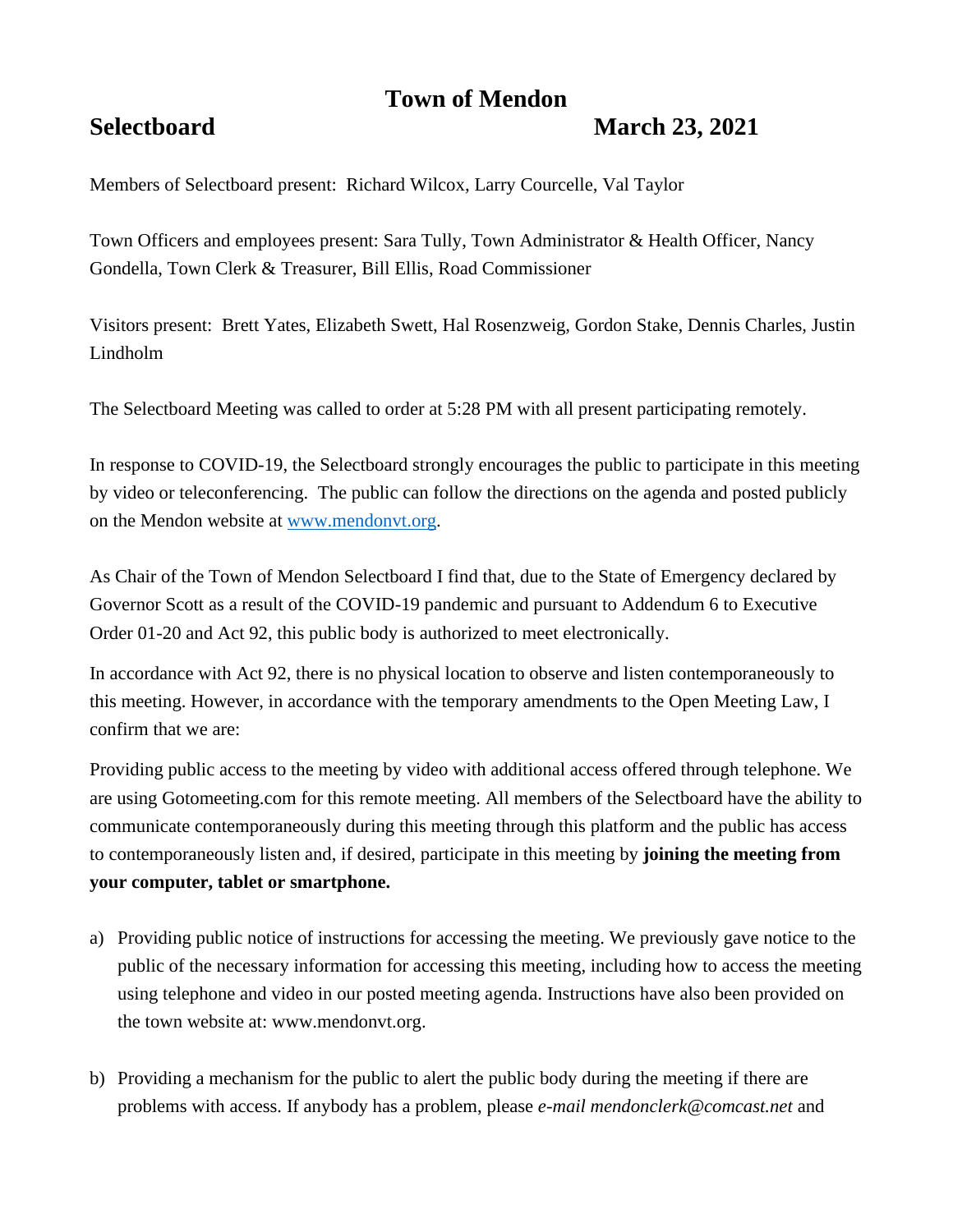c) Continuing the meeting if necessary. In the event the public is unable to access this meeting, it will be continued to a time and place certain.

Selectboard Meeting Tue, Mar 23, 2021 5:30 PM - 7:30 PM (EDT)

**Please join my meeting from your computer, tablet or smartphone.**  <https://global.gotomeeting.com/join/993475101>

**You can also dial in using your phone.** United States: [+1 \(224\) 501-3412](tel:+12245013412,,993475101)

**Access Code:** 993-475-101

New to GoToMeeting? Get the app now and be ready when your first meeting starts: <https://global.gotomeeting.com/install/993475101>

Please note that all votes taken during this meeting that are not unanimous will be done by roll call vote, in accordance with the law.

Let's start the meeting by taking a roll call attendance of all members participating in the meeting.

Roll call: Richard Wilcox, Larry Courcelle, Val Taylor

Agenda: R. Wilcox moved to approve the agenda with the addition of payroll to the agenda. Motion seconded by L. Courcelle. The Selectboard unanimously approved the motion.

#### Announcement

**Public Invited to Comment on Aitken State Forest Draft Management Plan:** members of the public who wish to review and comment on the plan can visit *<https://arcg.is/0KinX5>* to learn about the Aitken State Forest draft plan and to take the public comment survey. Comment can also be shared by email to [ANR.AitkenSFPublicComment@vermont.gov.](mailto:ANR.AitkenSFPublicComment@vermont.gov)

L. Courcelle informed the Selectboard that the VT Department of Forest Parks and Recreation does not plan on doing a timber sale in the Aiken State Forest this year. The next timber harvest may be scheduled for 2022.

Mendon on the Move – Community Visit Program March  $24<sup>th</sup>$ ! Learn more about the process and register to attend at: [bit.ly/MendonOnTheMove](https://bit.ly/MendonOnTheMove?fbclid=IwAR0jQrQj_RwsnPwjZzfBKueydPhL4F6eLc98zR7WkWWIaxe-ZrOcWqWublg)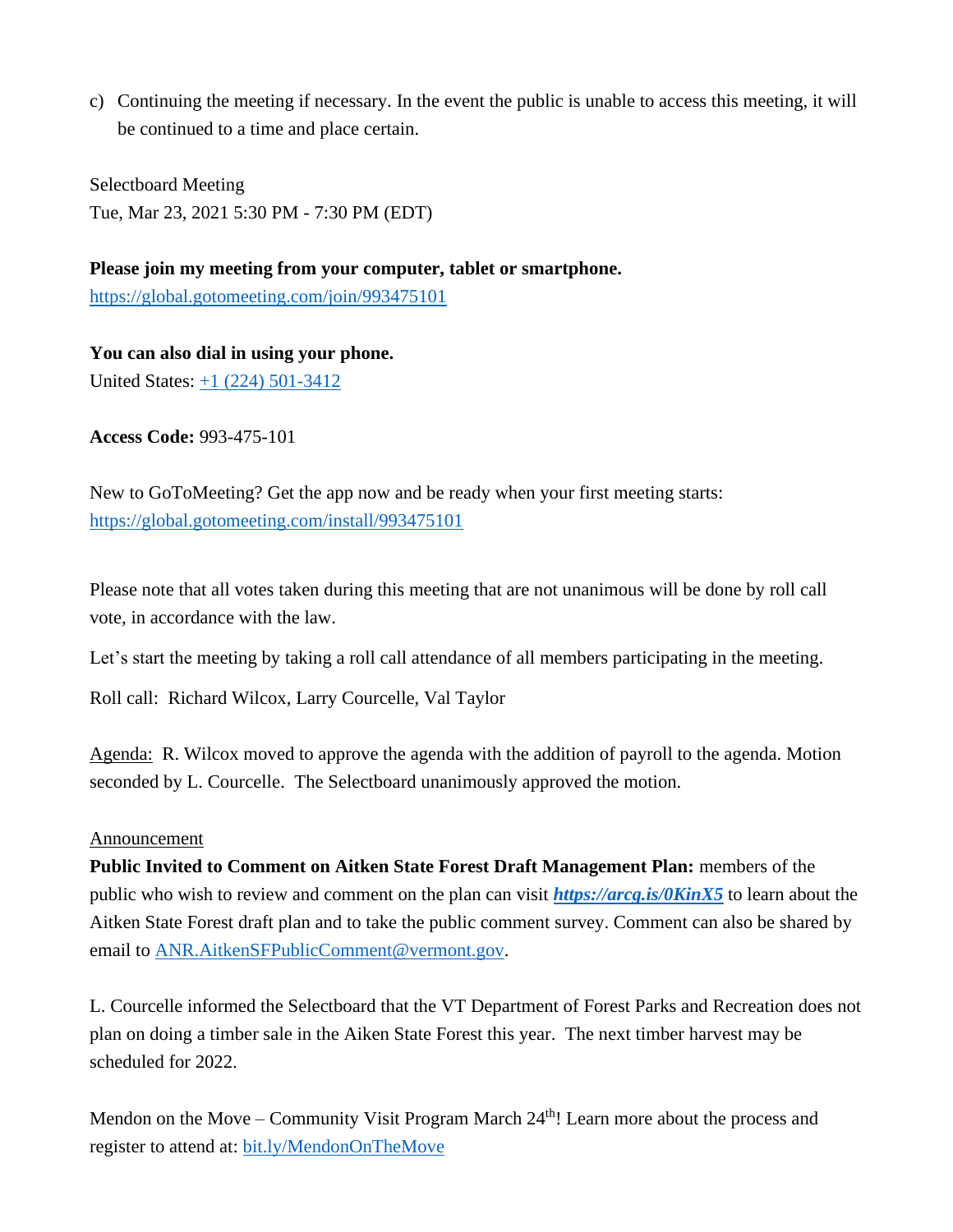L. Courcelle informed the Selectboard about the RRPC's Road Roundup newsletter that will provide updates on important transportation programs such as paving, roadside management, and the municipal roads general permit. S. Tully provided a brief update regarding the status of Mendon's compliance with the municipal roads general permit.

L. Courcelle provided an overview of upcoming trainings for Town Officials offered by VLCT. S. Tully recommended the Selectboard participate in trainings if they are available to do so. Board members may register for trainings by contact N. Gondella.

### *Policy Adoption:*

*Town Road and Bridge Standards* S. Tully reviewed the Town Road and Bridge Standards for the Selectboard. Motion by L. Courcelle to adopt the Town Road and Bridge Standards as stated by S. Tully. Motion seconded by R. Wilcox. The motion passed unanimously.

*2021-2022 Goals and Objectives* S. Tully presented the 2021-2022 Goals and Objectives for the Selectboard to review and prioritize. S. Tully will identify which goals and objectives are at the Selectboard's discretion to prioritize versus task required with imposed deadlines for review by the Selectboard.

#### Administrative Matters

*Selectmen's Orders* were reviewed. Motion by R. Wilcox to approve pay orders for 3/22/21 for \$125,692.46 and \$1,013.93. Motion seconded by L. Courcelle. Motion by R. Wilcox to approve payroll for 3/20/21 in the amount of \$15,806.58. Motion seconded by L. Courcelle. The motion passed unanimously.

Minutes of Previous Meeting: R. Wilcox moved to approve the minutes of 3/10/21. Motion seconded by V. Taylor. The motion carried.

#### Business

#### *Appointment of Officers*

R. Wilcox moved to appoint:

William Ellis, Road Commissioner for a one year term ending March 31, 2022 Sara Hebert Tully, Administrative Road Commissioner for a one year term ending March 31, 2022 Mary Ann Reich, Town Service Officer for a one year term ending April 14, 2022 Fred Bagley, Planning Commission for a four year term ending March 31, 2025 Phil Douglas, Planning Commission for a four year term ending March 31, 2025 Jack Kennelly, Zoning Board of Adjustment for a three year term ending March 31, 2024 Larry Courcelle, Recreation Committee for a four year term ending March 31, 2025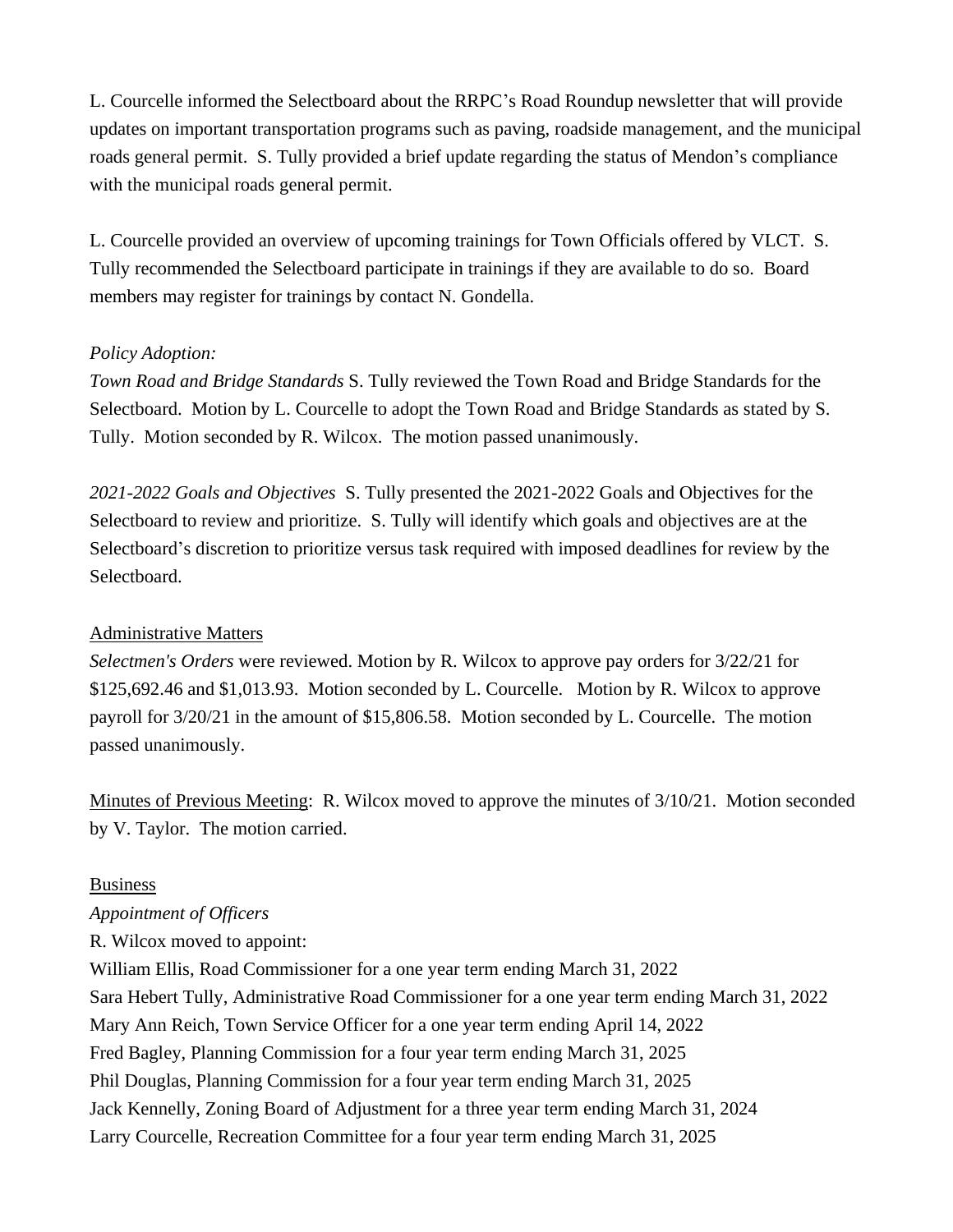Liam Fracht-Monroe Recreation Committee for a four year term ending March 31, 2025 Phil Douglas, Emergency Management Director, for a two year term ending March 31, 2023 Larry Courcelle, Rutland Regional Planning Commission for a three year term ending March 31, 2024 Mary Ann Reich, Deputy Health Officer for a three year term ending April 14, 2023 Mary Ann Reich, Regional Ambulance Service for a three year term ending April 14, 2023 Susannah Loffredo, Rutland County Solid Waste District for a three year term ending March 31, 2024. Motion seconded by L. Courcelle. The motion passed unanimously.

#### Motion by R. Wilcox to appoint:

Val Taylor, Cemetery Commission for a one year term ending March 31, 2022 William Ellis, Cemetery Commission for a one year term ending March 31, 2022 Dennis Charles, Cemetery Commission for a one year term ending March 31, 2022 Motion seconded by L. Courcelle. The motion passed unanimously.

Motion by R. Wilcox to appoint:

Jesse Bridge, E911 Coordinator for a two year term ending March 31, 2023 Motion seconded by V. Taylor. The motion passed unanimously.

*Health Insurance* N. Gondella inform the Selectboard that an employee will be turning 65 and eligible for Medicare. The Personnel Policy and Rules Handbook does not address eligibility for Health Insurance through Medicare specifically. The Selectboard should consider defining the eligibility in the Personnel Policy and Rules Handbook. N. Gondella received estimates from MVP on supplemental coverage that ranges from \$40 to \$140.00 per month. S. Tully will research other municipal policies through VLCT.

*Dog Licenses* N. Gondella reported that last year the town waived late penalties for dog licenses due to the COVID-19 pandemic. Many veterinarians were not open in March 2020 and April 2020 to issue rabies vaccinations required for registration. The Selectboard discussed and determined there is no need to waive late penalties this year.

*Delinquent Taxes* N. Gondella reported that she will be turning over \$206,230 in delinquent taxes to Nancy Merrill, Delinquent Tax Collector. This amount is higher than last year of approximately \$190,000. The town has received approximately \$50,000 in taxes that paid late and have been charged the 9% penalty. Several late paying taxpayers have requested whether the town would consider or look into waiving the late fees due to the COVID-19 pandemic. Current procedure allows taxpayers to request a reduction in taxes to the Board of Abatement. The Selectboard discussed and determined there is no need to waive late penalties as a system of appeal is in place.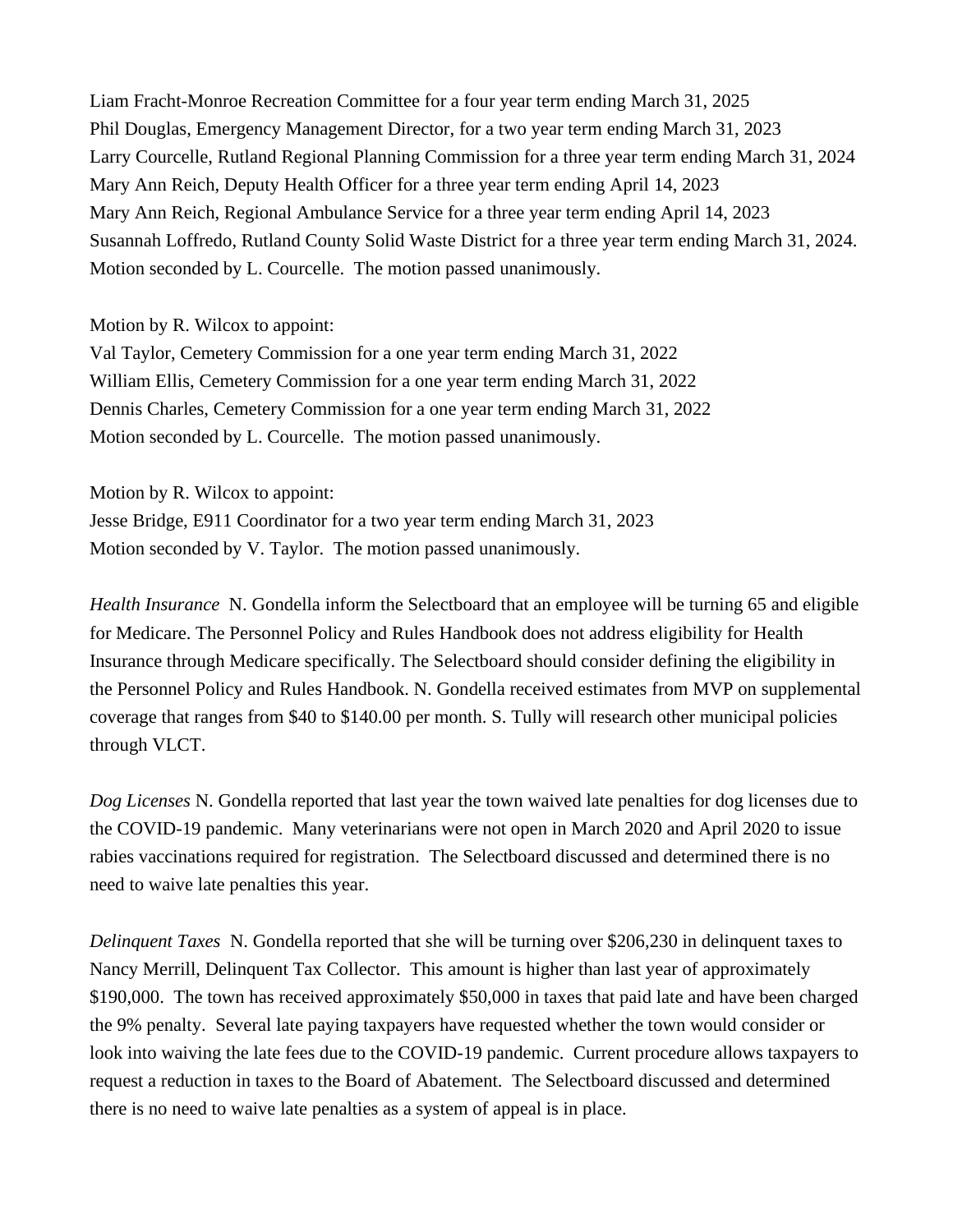*Otter Creek Communications Union District Resolution* S. Tully read the Resolution to join the Otter Creek Communications Union District. There is no financial exposure to the town. The District would bring broadband throughout Mendon regardless of remote locations through fiber optic technology. Motion by L. Courcelle to adopt the Resolution to join the Otter Creek Communications Union District. Motion seconded by R. Wilcox. The Selectboard unanimously approved the motion. Motion by V. Taylor to appoint L. Courcelle the Mendon Representative to the OCCUD and Richard Wilcox, Alternate Representative. Motion seconded by R. Wilcox. The Selectboard unanimously approved the motion.

*Local Emergency Operation Plan Update must be readopted in April* The Selectboard discussed the Local Emergency Operation Plan and look for updated information to be submitted by P. Douglas at the next meeting.

*Firearms Discharge Ordinance: Recap of the Public Hearing held 3-15-21- discuss next steps* The Selectboard would like to thank the public that attended the Public Hearing on the  $15<sup>th</sup>$ . The discussions were cordial and well presented. S. Tully presented an outline of next steps as a result of the Public Hearing on March  $15<sup>th</sup>$ . The Selectboard continues to review the comments from 63 members of the public that attended the Public Hearing. There were 25 people that submitted letters and emails. Three of the letters were from attorneys. One letter represented 34 property owners. One petition had approximately 116 signatures of which 21 were identified with Mendon addresses. The Selectboard has reached out to meet with the State Police and Game Warden to gain clarity on the state statutes that regulate the discharge of firearms in Vermont. The Selectboard discussed setting up meetings with the State Police and Game Warden. S. Tully will publicly warn these Special Selectboard Meetings when scheduled. S. Tully commented that an authorization to enter Executive Session in accordance with T. 1 VSA § 313(1) to discuss Civil Action or prosecution by the State may be in order. Once the Selectboard has had an opportunity to evaluate additional information they will either propose amendments to the proposed Firearm Discharge Ordinance or seek alternate solutions to some of the complaints received by the Selectboard.

*Zoning Violations* S. Tully provided an overview of the status of two zoning violations. The Selectboard requested continued assistance by S. Tully for the property owner on South Mendon Road to obtain the proper permits. The Selectboard waived the current COVID-19 safety restriction to not conduct in person site visits. This was a town-imposed safety precaution and not part of the Governor's orders. The site visit must occur to ensure the project meets the Town of Mendon Zoning regulations. Masks must be worn by all parties. Motion by R. Wilcox to enter Executive Session at 7:15 PM for the purpose of discussing matters authorized under T. 1 VSA §301(1) with the Selectboard and S. Tully present. The motion was seconded by L. Courcelle. The Selectboard unanimously approved the motion. The Chair declared the Board out of Executive Session at 7:44 PM.